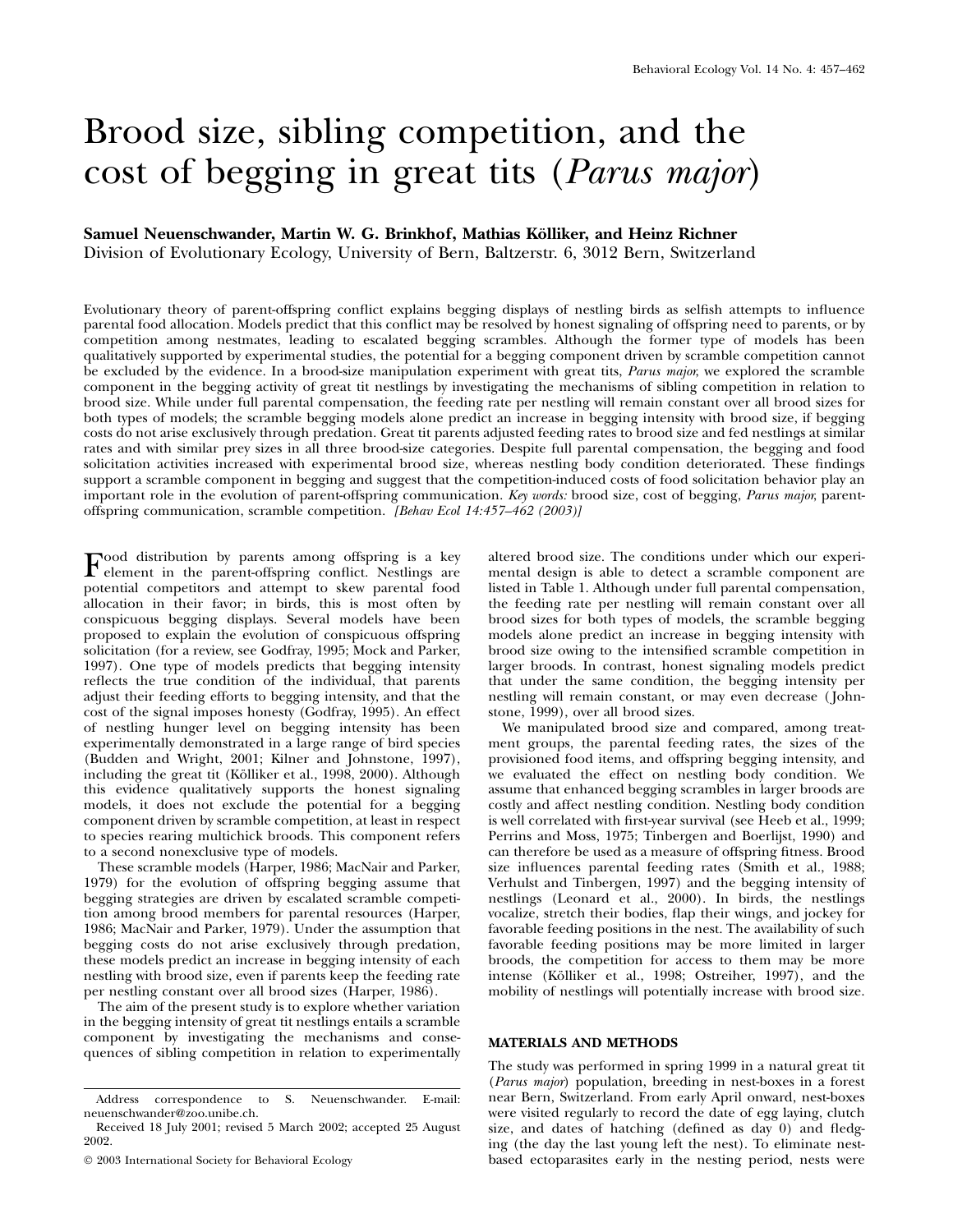#### Table 1

Predictions for honest signaling and scramble competition models for reduced, control, and enlarged broods with and without parental compensation, assuming that the begging costs do not arise purely through predation

|                           | Honest signaling-type models |         |          | Scramble-type models |                |          |
|---------------------------|------------------------------|---------|----------|----------------------|----------------|----------|
| Brood-size manipulation:  | Reduced                      | Control | Enlarged | Reduced              | Control        | Enlarged |
| Parents compensate        |                              |         |          |                      |                |          |
| Feeding rate/brood        |                              |         | $\,<\,$  | $\,<\,$              |                |          |
| Feeding rate/nestling     |                              |         |          |                      |                |          |
| Begging/nestling          | $=$                          |         | $=$      | $\,<\,$              | $\,<$          |          |
| Condition of nestling     | $=$                          | $=$     |          | $\gt$                |                |          |
| Parents do not compensate |                              |         |          |                      |                |          |
| Feeding rate/brood        |                              |         |          |                      |                |          |
| Feeding rate/nestling     | $\rm{>}$                     |         | $\gt$    | $\gt$                | $\rm{>}$       |          |
| Begging/nestling          | $\,<\,$                      |         |          |                      | $\ll$<br>$\ll$ |          |
| Condition of nestling     | >                            |         | $\,>\,$  |                      | ≫<br>≫         |          |

heat-treated in a microwave appliance when the birds started building their nest (Richner et al., 1993). Nine days after hatching, all nestlings were marked with numbered aluminum leg rings. Body mass was taken to the nearest 0.1 g by using a Sartorius electronic balance, and tarsus length was determined to the nearest 0.1 mm by using dial calipers.

#### Experimental procedures

Two days after hatching, we cross-fostered nestlings that hatched the same day within a group of three nests of similar brood size ( $\pm$ one chick). We randomly assigned these nests to serve as a reduced (original brood size minus two nestlings), control (same number of nestlings), or enlarged (plus two nestlings) experimental nest. Within a cross-foster group, broods of different origin were ordered according to mean body mass, whereas individual nestlings were ranked according to body mass within their brood of origin. To keep variance in body weight similar among the three nests and to ensure that each nest of a group contained nestlings of all three origins, nestlings of the same origin were sequentially distributed over the foster broods according to their rank within their brood of origin and the rank between potential foster broods. For a detailed description of similar designs in other years, see Brinkhof et al. (1999) and Kölliker et al. (2000). Clutch size did not differ between brood-size treatments, indicating that broods were randomly allocated to experimental groups (Table 2). On the day of filming the nests, that is, 11 days after hatching, brood size differed significantly between experimental groups (Table 2), demonstrating that the brood-size manipulation was successful and affected brood size throughout the nestling period.

Some nests were experimentally infested with hen fleas (Ceratophyllus gallinae). Flea infestation, however, had no effect

Table 2

on the variance (Levene test:  $F_{1,56} = 0.06$ ,  $p = .81$ ) or the mean condition of nestlings (ANOVA:  $F_{1,56} = 0.75$ ,  $p = .39$ ). Furthermore, there was no indication for an interaction between the brood-size manipulation and the flea treatment on nestling condition (ANOVA:  $F_{2,55} = 0.29$ ,  $p = .75$ ). Moreover, flea infestion had no effect on the other analysed variables (all ANOVA; feeding rate:  $F_{1,56} = 1.07$ ,  $p = .30$ ; feeding rate per nestling:  $F_{1,56} = 0.90$ ,  $p = .35$ ; food size:  $F_{1,56} = 0.01, p = .92$ ; begging intensity:  $F_{1,56} = 0.15, p = .70$ ; mobility:  $F_{1,54} = 0.23$ ,  $p = .63$ ) or on their interactions with parental sex or brood size manipulation (all,  $p > .09$ ). In addition, the main results reported here are not altered when the flea treatment is considered in the analysis. We therefore excluded the flea treatment from further analyses.

#### Analysis of video recordings

For observations of activities within nest-boxes, we videotaped nests for 3 h at 11 days after hatching by use of a weak infrared light source and an infrared-sensitive camera, installed in the upper part of the nest-box. This allowed close-up recording of feeding bouts from a position vertically above the nest cup (Christe et al., 1996a,b; Kölliker et al., 1998). To accustom the birds to the presence of the camera, a dummy camera was installed 1 day before filming. All nestlings were weighed and marked individually on their heads with an individualized pattern of small spots of acrylic paint (Kölliker et al., 1998) that was visible to the infrared-sensitive camera. All three broods of a cross-foster group were filmed simultaneously. Great tits usually resume normal provisioning about 30 min after a human's visit to the nest (Neuenschwander S, personal observation). We therefore discarded the first 30 min of filming and analyzed the subsequent 2 h. To control for potential observer-bias, films were randomly renumbered

Brood size of reduced, control and enlarged broods, before cross-fostering (clutch size), and after cross-fostering 2 and 11 days posthatching

| Factor                 | Reduced             | Control             | Enlarged            | $\gamma^2$ <sup>2</sup> |         |
|------------------------|---------------------|---------------------|---------------------|-------------------------|---------|
| Before cross-fostering | $8.6 \pm 0.98$ (21) | $8.5 \pm 0.80$ (17) | $8.2 \pm 0.81$ (20) | 1.40                    | .25     |
| After cross-fostering  | $6.0 \pm 1.02$ (21) | $7.9 \pm 0.93$ (17) | $9.5 \pm 0.95$ (20) | 68.8                    | < 0.001 |
| 11 days after hatching | $5.7 \pm 1.01$ (21) | $7.2 \pm 0.83$ (17) | $8.7 \pm 1.09$ (20) | 45.1                    | < 0.001 |

Values are mean  $(\pm S)$  with sample size of nests in parentheses.

Kruskal-Wallis test.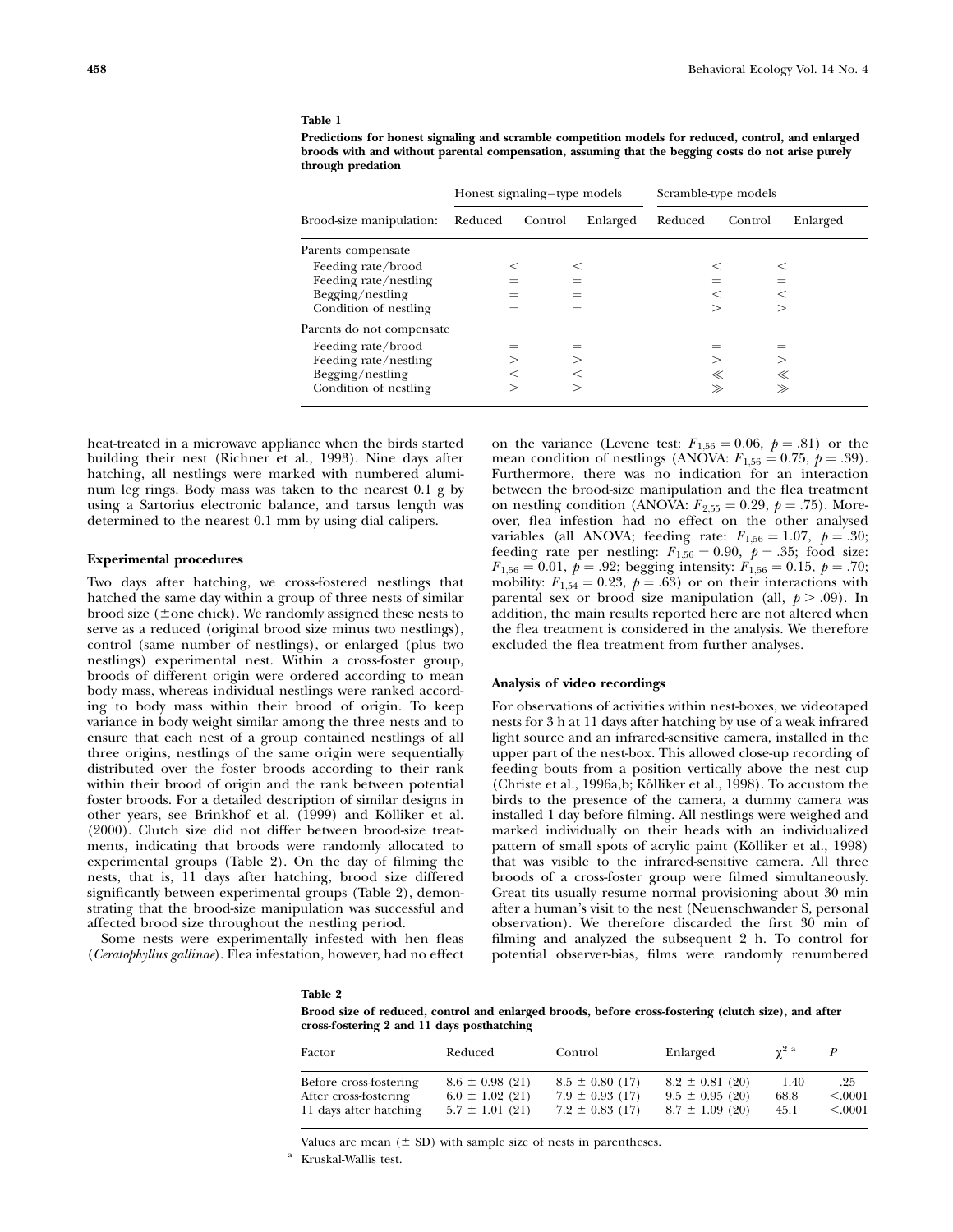Table 3

Feeding rate per hour, feeding rate per nestling and hour, food size, nestling body mass in g, begging intensity, and nestling mobility in reduced, control, and enlarged broods at peak demand 11 days after hatching

| Variable                                           | Reduced                                                              | Control                                                              | Enlarged                                                             | F                    | Þ                                                |
|----------------------------------------------------|----------------------------------------------------------------------|----------------------------------------------------------------------|----------------------------------------------------------------------|----------------------|--------------------------------------------------|
| Parental food provisioning (MANOVA)                |                                                                      |                                                                      |                                                                      |                      |                                                  |
| Feeding rate<br>Feeding rate/nestling<br>Food size | $20.1 \pm 9.91$ (21)<br>$3.5 \pm 1.59$ (21)<br>$2.0 \pm 0.23$ (21)   | $29.4 \pm 8.57$ (17)<br>$4.1 \pm 1.38$ (17)<br>$2.0 \pm 0.16$ (17)   | $30.1 \pm 8.54$ (20)<br>$3.5 \pm 0.97$ (20)<br>$2.1 \pm 0.18$ (20)   | 9.36<br>1.17<br>0.26 | $\leq 0.001^{\rm a}$<br>.32<br>.77               |
| Nestling mass and behavior (ANOVA)                 |                                                                      |                                                                      |                                                                      |                      |                                                  |
| Body mass<br>Begging intensity<br>Mobility         | $15.3 \pm 1.54$ (21)<br>$2.4 \pm 0.64$ (21)<br>$0.58 \pm 0.127$ (21) | $15.0 \pm 1.35$ (17)<br>$2.6 \pm 0.64$ (17)<br>$0.63 \pm 0.095$ (16) | $14.0 \pm 1.17$ (20)<br>$2.8 \pm 0.54$ (20)<br>$0.70 \pm 0.098$ (19) | 5.45<br>2.47<br>5.05 | .0011 <sup>a</sup><br>.016 <sup>a</sup><br>.0098 |

Values are mean  $(\pm SD)$  with sample size of nests in parentheses.

<sup>a</sup> Ordered heterogeneity test.

before film analysis. Following the method of Kölliker et al. (1998), for every feeding event we recorded the sex of the feeding parent, prey size (1, small; 2, medium; 3, large), position of each nestling just before a parent entered the nestbox, and the begging intensity (posture) of each nestling when the parent was at its usual feeding location (0, calm; 1, weak gaping; 2, persistent gaping; 3, gaping with neck fully stretched; 4, gaping with neck fully stretched and wing flapping). To define the position of adults and nestlings we divided, on the video screen, the surface of the nest cup into nine equal sectors, i.e., one circle in the center plus eight adjacent sectors around this circle (McRae et al., 1993). The mobility of a nestling was defined as the average probability of changing the sector between the end of the current and the start of the subsequent feeding visit.

#### Statistical analysis

Sixty-three nests with video recordings were available. In five nests, the male did not participate in brood provisioning during the recorded period. These five nests were evenly distributed over the three brood-size categories (likelihood ratio:  $\chi^2 = 1.48$ ,  $p = .48$ ) and were excluded from the analyses. In two nests, some nestlings were not individually distinguishable on the film, and the nests could not be used for the analyses of nestling begging behavior. Final sample size for the analyses of nestling behavior was 56 broods; in all other analyses, 58.

For the analysis, the brood-size manipulation was included as a fixed factor in an ANOVA model. Parental variables are not independent and were thus analyzed by repeated-measure analysis (MANOVA). Data were transformed if the assumptions of parametric tests (normality and homogeneity of variances) were not fulfilled (Shapiro-Wilk W test; Levene test). Significance levels are two-tailed, except when there was a clear a priori prediction for the direction of effects, in which case the ordered heterogeneity test was used (Rice and Gaines, 1994). Probability values from ordered heterogeneity test are denoted by  $p_{\text{OHT}}$ .

An important distinction arising from Table 1 concerns the question of whether parents fully compensate, with their rates of food provisioning, for the effect of brood-size manipulation. Thus, we performed both a power analysis (Cohen, 1988) and an analysis based on the Baysian information criterion (BIC) (see Raftery, 1995). For the latter analysis, the competing hypotheses are reformulated in terms of statistical models. The hypothesis that parents fully compensate for brood size implies, in modelling terms, that brood size does not improve the model when included as a factor. On the

other hand, the hypothesis that parents only partially compensate for brood size means that the inclusion of brood size improves the model fit. BIC can be used as an approximative measure of support for one or the other model and, therefore, allows estimating the evidence in favor of one or the other hypothesis. In the case of models with normal errors, BIC is computed as follows:

$$
\text{BIC} = n \times \log(1 - R^2) + p_k \times \log(n),
$$

where  $n$  is the number of observations (sample size), log the natural logarithm,  $R^2$  the unadjusted  $R^2$  of the ANOVA, and  $p_k$  the number of degrees of freedom for the model (excluding the df for the intercept)(Raftery, 1995).

BIC is calculated for both models (with and without brood size as a factor) and the model with smaller BIC is favored. The statistical ''significance'' of the evidence in favor of one or the other hypothesis can be judged from the extent of the BIC difference between the two models. Raftery (1995) suggested that a BIC-difference in the range of two to six can be interpreted as ''positive,'' and a difference in the range of six to ten as ''strong evidence'' in favor of a given model (hypothesis).

Statistical analyses were performed by using the JMPIN statistical package (Sall and Lehmann, 1996). Power analyses were performed with G.Power (Buchner et al., 1997).

## RESULTS

#### Parental food provisioning behavior

To assess the effect of brood size on parental food provisioning, we analysed both feeding rate and food item size. Mean rate of food provisioning increased significantly with experimental brood size (Table 3). Females and males did not differ in their overall feeding rate (MANOVA; factor parental sex:  $F_{1,55} = 1.14$ ,  $p = .29$ ), and the feeding response to the brood size manipulation did not differ significantly between males and females (MANOVA; interaction brood size  $\times$ parental sex:  $F_{2,55} = 2.04, p = .14$ .

Feeding frequency per nestling (Table 3, Figure 1) was not significantly different between brood size manipulation categories. Males and females fed nestlings at similar rates (MANOVA; factor parental sex:  $F_{1,55} = 1.62$ ,  $p = .21$ ) and did not differ significantly in their response to the brood-size manipulation (MANOVA; interaction brood size  $\times$  parental sex:  $F_{2,55} = 2.05$ ,  $p = .14$ ). The mean size of food items brought by the parents to the nestlings did not differ between the three experimental groups (Table 3). The two parents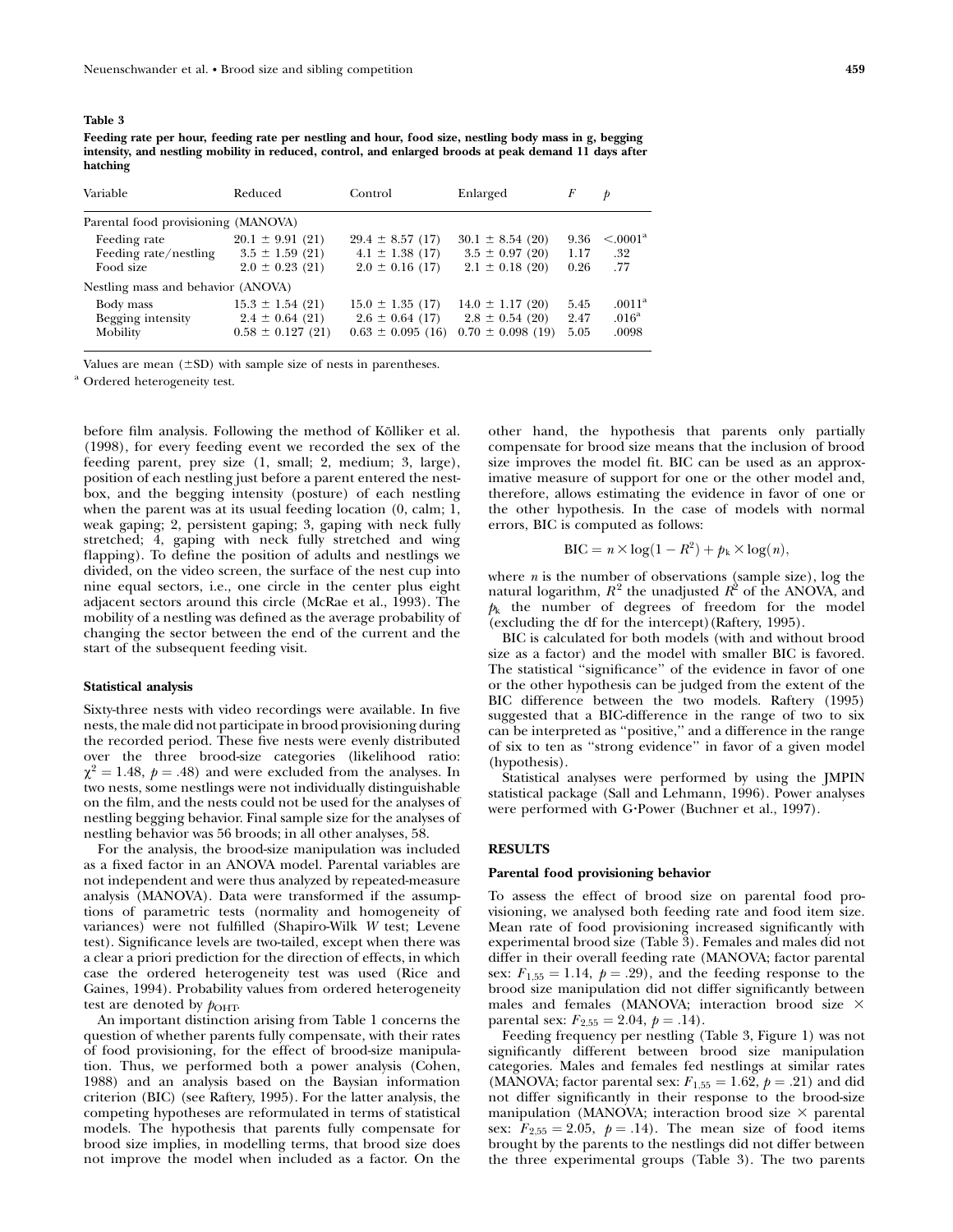



Mean number of feeding visits per chick per hour  $(\pm SE)$  for breeding pairs of reduced, control, and enlarged broods.

brought food items of similar size (MANOVA; factor parental sex:  $F_{1,55} = 0.23$ ,  $p = .64$ ) and showed a similar response to brood-size manipulation (MANOVA; interaction brood size  $\times$ parental sex:  $F_{2.55} = 0.013, p = .99$ .

We performed two analyses to evaluate the null hypothesis of no difference between brood-size categories. First, we did a power analysis with an estimation of effect size taken from the study by Smith et al. (1988). Smith et al., in a similar experimental design, showed a significant negative association between feeding rate per nestling and brood size. In the present study, the corresponding power of 81% (sample size of 58, critical  $\alpha$ -level of 0.05, effect size f of 0.42, following the method of Cohen, 1988) suggests that the probability of detecting a significant effect as large as the one observed by Smith et al. (1988), if present, was high. Second, we performed an analysis based on BIC (following the method of Raftery, 1995; see above). Both the analysis of food item size and per capita feeding rate supported the full-parental compensation hypothesis. BIC for the intercept-only model (BIC0) was smaller than was BIC for the model containing brood size as a factor (BIC1) (per capita feeding rate:  $BIC0 = 0$ ,  $BIC1 = 5.70$ ; food item size:  $BIC0 = 0$ ,  $BIC1 = 7.57$ ). The evidence for full parental compensation in our study is therefore ''positive to strong'' with respect to per capita feeding rate, and ''strong'' with respect to food item size (see above). In summary, the two analyses suggest that individual nestlings in reduced, control, and enlarged broods were on average fed at similar frequencies and with items of similar size.

# Nestling behavior

Despite a similar per capita feeding rate, the nestlings increased their begging intensity significantly from reduced to enlarged broods (Table 3). Nestlings also significantly changed their position more frequently between parental visits from reduced to enlarged broods (Table 3). Because begging intensity and nestling mobility were positively correlated (Pearson correlation coefficient:  $N = 56$ ;  $r = .817$ ;  $p < .0001$ ), we combined the parameters into a single measure



Figure 2

Overall mean begging activity  $(\pm SE)$ , defined as the first principle component of begging and mobility intensity in reduced, control, and enlarged broods.

of begging activity by using principle component analysis. The first principal component (defined as activity) explained 90.8 % of the total variance in begging intensity and nestling mobility. Both activity (ANOVA:  $F_{2,53} = 4.65$ ,  $p_{\text{OHT}} = .0023$ ; Figure 2) and activity per feeding visit (ANOVA:  $\widetilde{F}_{2,53} = 4.23$ ,  $p_{\text{OHT}} = .0033$ ) increased significantly from reduced to enlarged broods.

## Condition of nestlings

Mean body mass of nestlings 11 days after hatching was significantly lower in enlarged than in reduced broods (Table 3). Their mean tarsus length 9 days after hatching was not influenced by brood-size manipulation (ANOVA:  $F_{2,55} = 0.34$ ,  $p = .71$ ). Mean condition of nestlings, calculated as the residuals from a regression of body mass on tarsus length, decreased significantly from reduced to enlarged broods (ANOVA:  $F_{2,55} = 17.27, p_{\text{OHT}} < .0001$ ; Figure 3).

# DISCUSSION

The experimental manipulation of brood size shows an increase in mean begging rates from reduced to enlarged broods even though parents adjusted to the manipulation and maintained similar feeding rates per nestling over all three brood-size categories. Although nestlings were fed at similar rates, body condition decreased with an increase in experimental brood size, suggesting that the decrease in body condition was at least partly owing to the increased energetic costs of begging and food solicitation behaviors in enlarged broods.

Together the findings support a role for the scramble-type model of the parent-offspring conflict (Godfray, 1995; Harper, 1986; MacNair and Parker, 1979; Rodríguez-Gironés, 1999) that predicts an increase in begging intensity with brood size. It has previously been shown that the begging intensity of great tit nestlings does depend on hunger level (Kölliker et al., 1998, 2000), just as the honest signalling of ''need'' models would predict (Godfray, 1991). The results of the present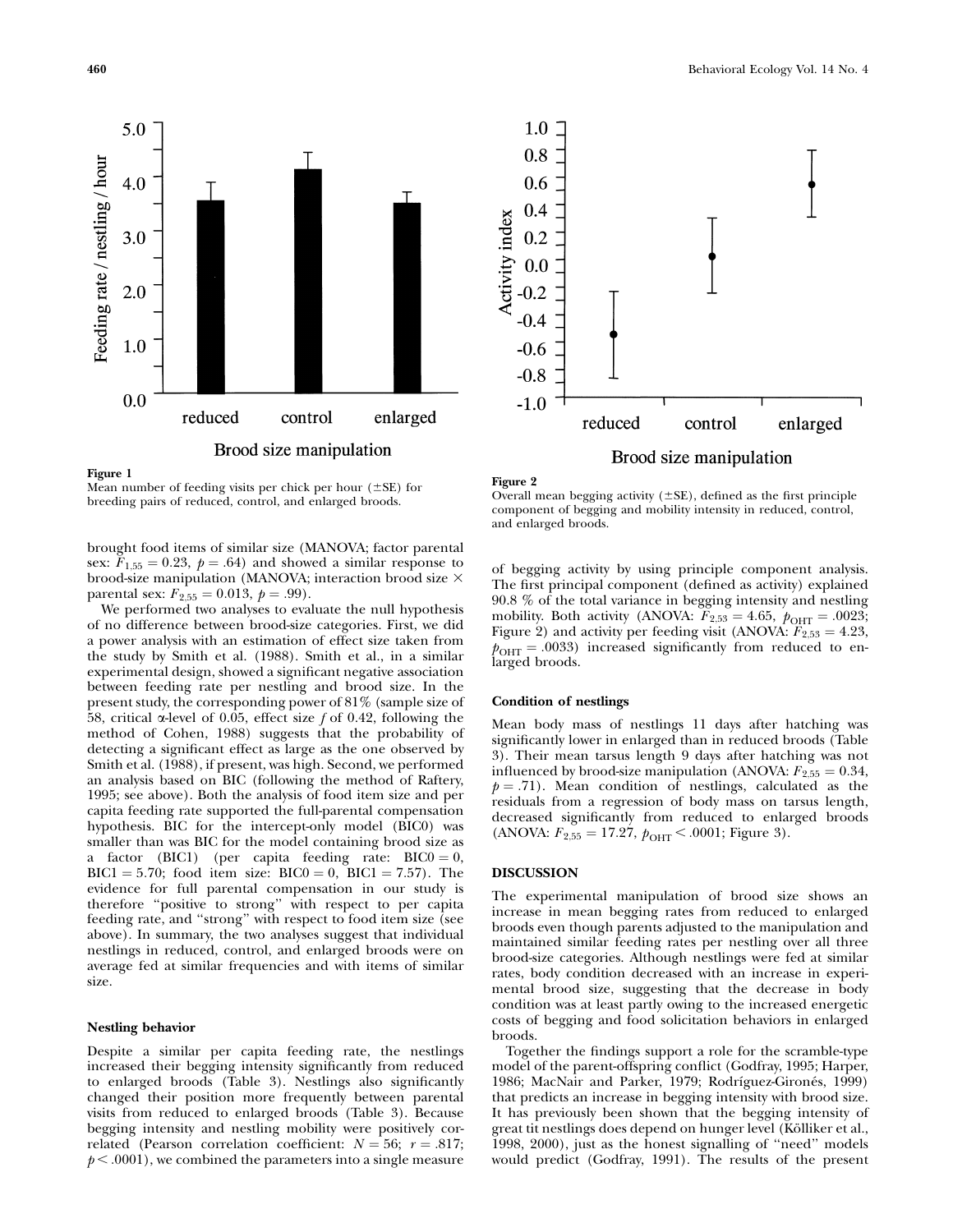

Figure 3

Mean condition of chicks  $(\pm SE)$ , defined as the residual body mass of the regression of the body mass on the tarsus length in reduced, control, and enlarged broods.

study do not contradict these previous results, however. They rather suggest that in addition to an ''honest,'' ''need''-based aspect of great tit begging, a component of the begging strategy has evolved in response to the intensified competition in larger broods following the scramble-type models.

In addition to the suggested link between brood size and body condition owing to enhanced begging activity (and the associated metabolic costs) in larger broods, the brood-size manipulation probably had additional effects on nestling body condition that were not quantified here. For example, metabolic costs to the individual nestling associated with thermoregulation may be smaller in larger broods, because in large broods, the tight squeezing of nestlings also has a strong insulating effect. But it could also be larger if this isolating effect leads to overheating, and thus, nestlings have to dissipate heat.

Although great tits in our population fully increased their food provisioning frequency and compensated for the increased number of nestlings, in another study on the same species, the feeding rate per nestling decreased from reduced to enlarged broods (Smith et al., 1988). Because parent birds may face a trade-off between size and number of food items provided, we also included, in contrast to the study above, food item size in our analysis. We found no evidence for poorer per capita feeding rates in enlarged broods, although we cannot fully exclude that food was of similar size but of lower nutritional value. The interpretation that the poorer body condition of nestlings in enlarged broods is owing to the increased begging and food solicitation behaviors rests on the assumption that these behaviors are costly. Such costs are themselves a basic assumption of both the honest signaling– and scramble-type begging models, and there seems no reason to believe that scramble begging as observed here carries lower cost than the one assumed in honest signaling–type models.

Begging costs are a central assumption of theoretical models of parent-offspring interactions. Predation costs of begging vocalizations have been demonstrated relatively unambiguously (Haskell, 1994; Leech and Leonard, 1997). On the contrary, the costs arising to the individual performing the begging display (''energetic costs'') have proven difficult

to assess. This has resulted in a currently ongoing debate on whether begging actually carries any such costs or not.

Studies measuring the energetic cost of begging by assessing oxygen consumption of individual nestlings (Bachman and Chappell, 1998; Leech and Leonard, 1996; McCarty, 1996) generally found low metabolic costs of begging, which led some authors to suggest that begging may be very cheap (Bachman and Chappell, 1998; McCarty, 1996). However, these studies neglect the anaerobic component of energy metabolism (Budden and Wright, 2001; Weathers et al., 1997). Even more importantly, not energy expenditure as such, but rather effects of begging on fitness-related traits (e.g., growth, survival) are expected to be of ultimate importance in the evolution of begging strategies (Verhulst and Wiersma, 1997). Depending on the trade-offs involved, even small changes in energy expenditure may significantly affect nestling fitness through their effects on growth, immune function, and other life-history parameters. In support of this argument, two recent and currently single studies on the growth cost of begging reported significantly negative effects of experimentally increased begging on chick growth (Kilner, 2001; Rodríguez-Gironés et al., 2001). In this line of evidence, our study indirectly suggests begging costs through a relationship between begging activity and reduced nestling condition owing to brood size in the great tit.

Even when assuming that metabolic costs refer to fitness costs of begging, our study suggests a reason why the measurement of energy metabolism of individual nestlings tested in isolation may be insufficient to quantify natural metabolic begging costs: Nestlings of most species do not beg for food in isolation but have to struggle with equally active competitors, i.e., siblings. This component has not been measured in the energetic studies. On the one hand, the intensified competition in larger broods may signify to individual nestlings additional costs because of the higher levels of vigilance required to be among the first beggars when parents arrive at the nest (Roulin, 2001). On the other hand, the maintenance of a given begging level may be more costly in larger broods in which competition is intense. As an example, one aspect of the begging display of many altricial nestlings is the spreading and flapping of the wings. This behavior can effectively disrupt the begging attempts of nestmates (Kölliker M, personal observation) and make it hard to maintain a given intended begging level. In addition, and as already mentioned, it may physically well be more expensive to reach a favorable position close to the fixed parents' feeding location (Kölliker et al., 1998; McRae et al., 1993) in larger broods, in which space is more limited and competition for favorable positions more intense.

We acknowledge the help of S. Steiner, M. Walker, K. Büchler, and two anonymous referees for their helpful comments on the manuscript. The study was financially supported by the Swiss National Science Foundation (grant 31–53956.98 to H.R.).

#### REFERENCES

- Bachman GC, Chappell MA, 1998. The energetic cost of begging behaviour in nestling house wrens. Anim Behav 55:1607–1618.
- Brinkhof MWG, Heeb P, Kölliker M, Richner H, 1999. Immunocompetence of nestling great tits in relation to rearing environment and parentage. Proc R Soc Lond B 266:2315–2322.
- Buchner A, Faul F, Erfelder E, 1997. G Power: a priori, post-hoc, and compromise power analyses for the Macintosh. Trier, Germany: University of Trier.
- Budden AE, Wright J, 2001. Begging in nestling birds. Curr Ornithol 16:83–118.
- Christe P, Richner H, Oppliger A, 1996a. Begging, food provisioning,